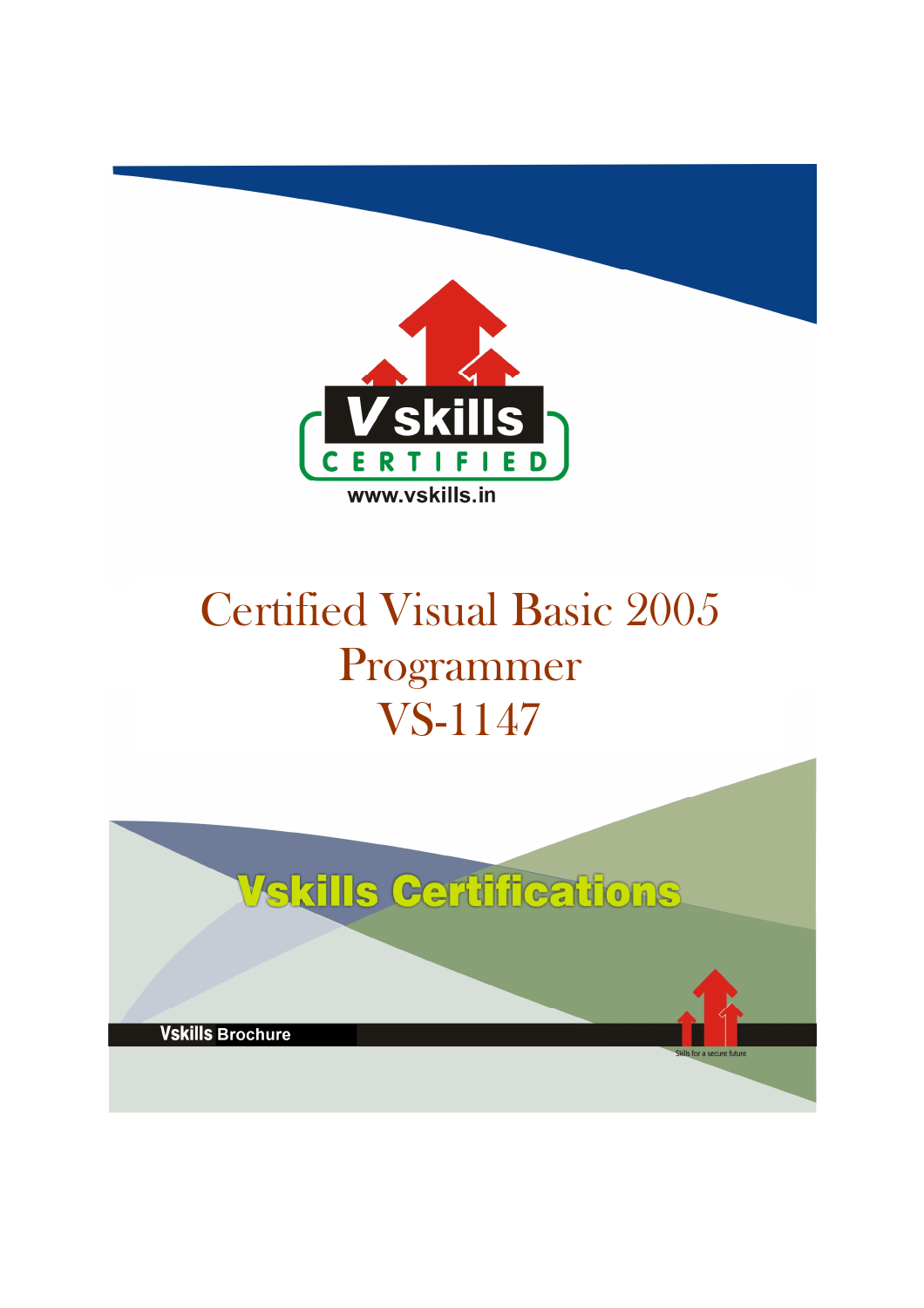# Certified Visual Basic 2005 Programmer

## Certification Code VS-1147

Vskills certification for Visual Basic 2005 Programmer assesses the candidate as per the company's need for Windows or web application development. The certification tests the candidates on various areas in the Visual Basic language, windows applications, web applications, files, databases, XML development and .NET platform services.

## Why should one take this certification?

This Course is intended for professionals and graduates wanting to excel in their chosen areas. It is also well suited for those who are already working and would like to take certification for further career progression.

Earning Vskills Visual Basic 2005 Programmer Certification can help candidate differentiate in today's competitive job market, broaden their employment opportunities by displaying their advanced skills, and result in higher earning potential.

## Who will benefit from taking this certification?

Job seekers looking to find employment in IT or software development departments of various companies, students generally wanting to improve their skill set and make their CV stronger and existing employees looking for a better role can prove their employers the value of their skills through this certification.

## Test Details

- Duration:  $60$  minutes
- No. of questions:  $50$
- **Maximum marks:** 50, Passing marks:  $25(50\%)$

There is no negative marking in this module.

## **Fee Structure**

Rs. 3,499/- (Excludes taxes)\*

\*Fees may change without prior notice, please refer http://www.vskills.in for updated fees

## Companies that hire Vskills Visual Basic 2005 Programmer

Visual Basic 2005 Programmers are in great demand. Companies specializing in Windows or web application development are constantly hiring skilled Visual Basic 2005 Programmers. Various public and private companies also need Visual Basic 2005 Programmers for their IT or software development departments.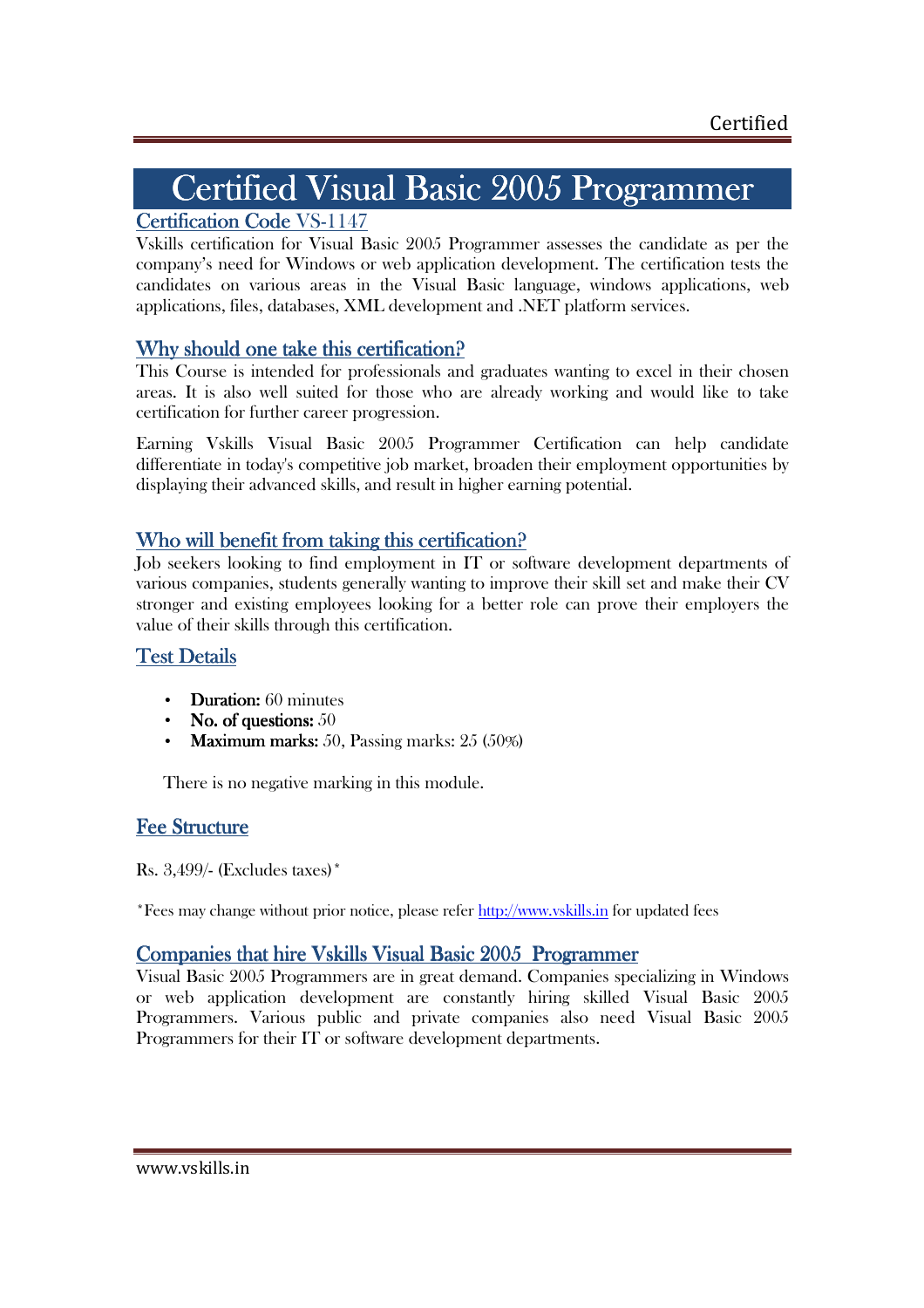## Table of Contents

## 1. Visual Studio

- 1.1 How do I do that?
- 1.2 Code, Debug, and Continue Without Restarting Your Application
- 1.3 Look Inside an Object While Debugging
- 1.4 Diagnose and Correct Errors on the Fly
- 1.5 Rename All Instances of Any Program Element
- 1.6 1.6 Use IntelliSense Filtering and AutoCorrect
- 1.7 Edit Control Properties in Place
- 1.8 Call Methods at Design Time
- 1.9 Insert Boilerplate Code Using Snippets
- 1.10 Create XML Documentation for Your Code

## 2. The Visual Basic Language

- 2.1 Use the My Objects to Program Common Tasks
- 2.2 Get Application Information
- 2.3 Use Strongly Typed Resources
- 2.4 Use Strongly Typed Configuration Settings
- 2.5 Build Typesafe Generic Classes
- 2.6 Make Simple Data Types Nullable
- 2.7 Use Operators with Custom Objects
- 2.8 Split a Class into Multiple Files
- 2.9 Extend the My Namespace
- 2.10 Skip to the Next Iteration of a Loop
- 2.11 Dispose of Objects Automatically
- 2.12 Safeguard Properties with Split Accessibility
- 2.13 Evaluate Conditions Separately with Short-Circuit Logic

## 3. Windows Applications

- 3.1 Use Office-Style Toolbars
- 3.2 Add Any Control to a ToolStrip
- 3.3 Add Icons to Your Menu
- 3.4 Put the Web in a Window
- 3.5 Validate Input While the User Types
- 3.6 Create Text Boxes that Auto-Complete
- 3.7 Play a Windows System Sound
- 3.8 Play Simple WAV Audio
- 3.9 Create a Windows Explorer-like Split Window
- 3.10 Take Control of Window Layout
- 3.11 Where can I learn more?
- 3.12 Control When Your Application Shuts Down
- 3.13 Prevent Your Application from Starting Twice
- 3.14 Communicate Between Forms
- 3.15 Improve Redraw Speeds for GDI+

www.vskills.in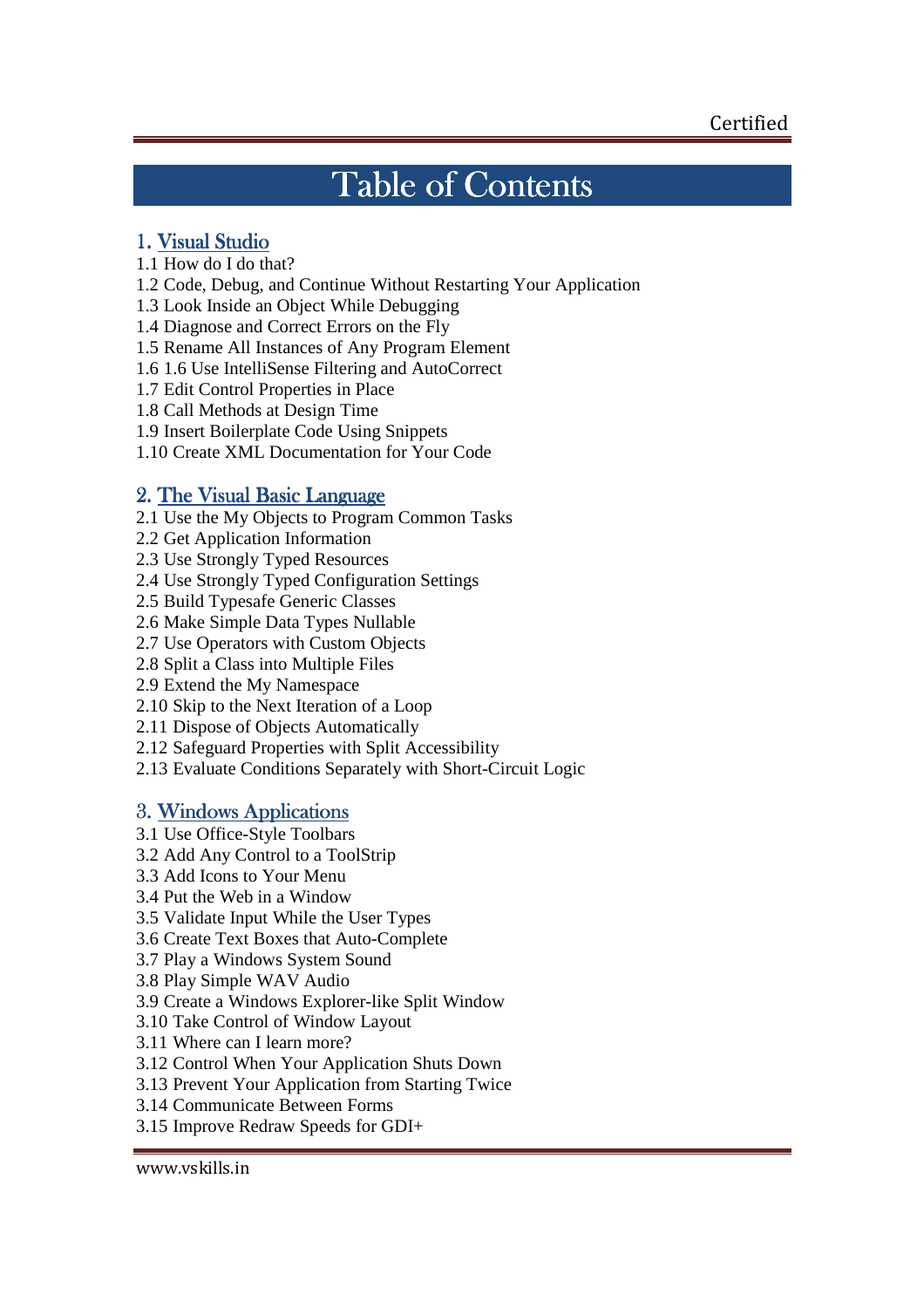- 3.16 Handle Asynchronous Tasks Safely
- 3.17 Use a Better Data-Bound Grid
- 3.18 Format the DataGridView
- 3.19 Add Images and Controls to the DataGridView

## 4. Web Applications

- 4.1 Create a Web Application in Visual Studio
- 4.2 Administer a Web Application
- 4.3 Bind to Data Without Writing Code
- 4.4 Bind Web Controls to a Custom Class
- 4.5 Display Interactive Tables Without Writing Code
- 4.6 Display Records One at a Time
- 4.7 Achieve a Consistent Look and Feel with Master Pages
- 4.8 Add Navigation to Your Site
- 4.9 Easily Authenticate Users
- 4.10 Determine How Many People Are Currently Using Your Web Site
- 4.11 Use Role-Based Authorization
- 4.12 Store Personalized Information

## 5. Files, Databases, and XML

- 5.1 Get Drive Information
- 5.2 Get File and Directory Information
- 5.3 Copy, Move, and Delete Files
- 5.4 Read and Write Files
- 5.5 Compress and Decompress Data
- 5.6 Collect Statistics on Your Data Connections
- 5.7 Batch DataAdapter Commands for Better Performance
- 5.8 Bulk-Copy Rows from One Table to Another
- 5.9 Write Database-Agnostic Code
- 5.10 Use the New XPathDocument and XPathNavigator
- 5.11 Edit an XML Document with XPathNavigator

## 6. .NET Platform Services

- 6.1 Easily Log Events
- 6.2 Ping Another Computer
- 6.3 Get Information About a Network Connection
- 6.4 Upload and Download Files with FTP
- 6.5 Test Group Membership of the Current User
- 6.6 Encrypt Secrets for the Current User
- 6.7 Unleash the Console
- 6.8 Time Your Code
- 6.9 Deploy Your Application with ClickOnce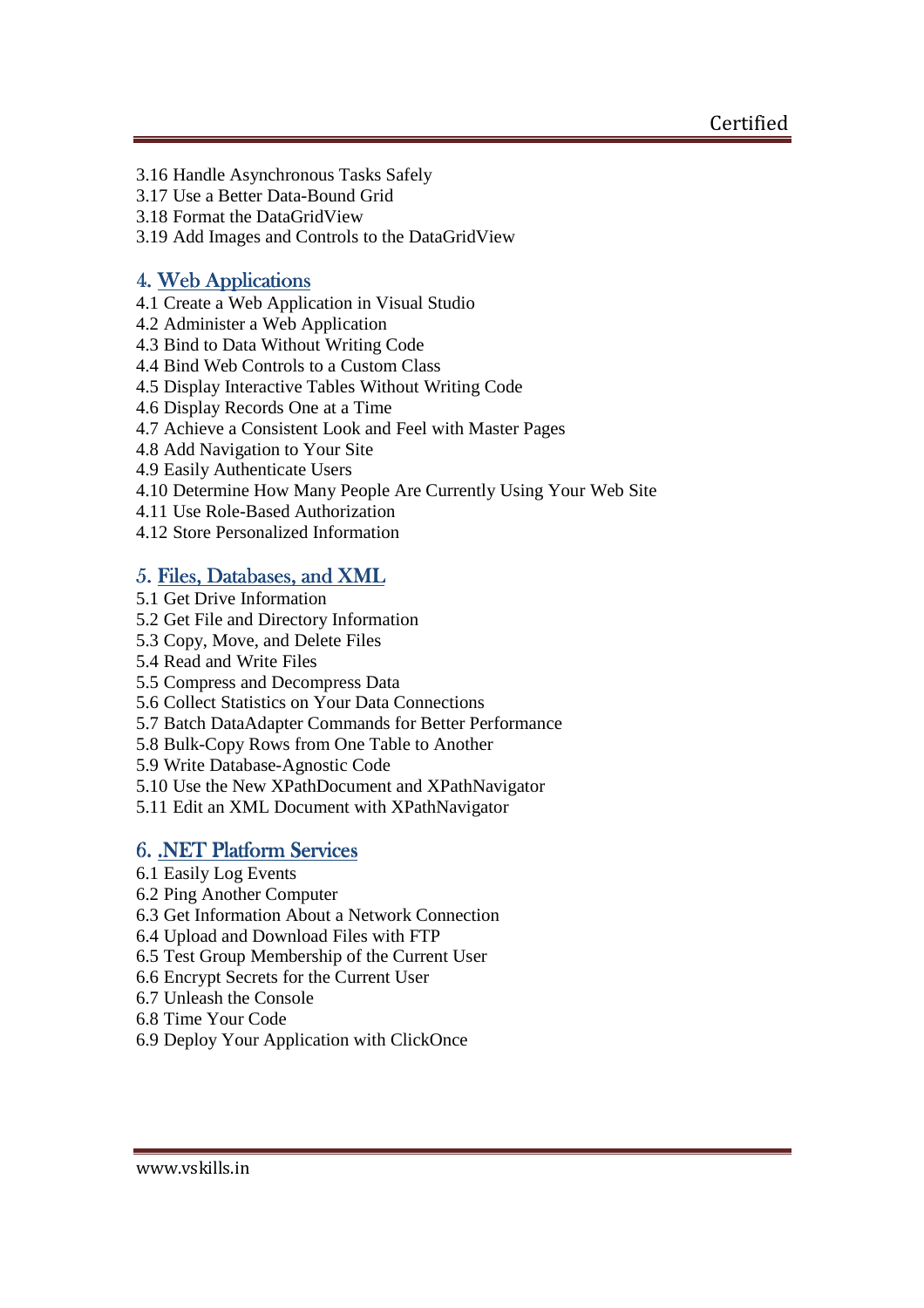## **Sample Questions**

#### 1. Visual Basic is  $a(n)$

- A. Procedural programming language
- B. Object-oriented programming language
- C. Hyperlink programming language
- D. Sequential programming language

### 2. In Visual Basic, we work with objects that have  $\qquad \qquad$ .

- A. Programmer preference
- B. Projects, solutions, and procedures
- C. Classes, actions, and disciplines
- D. Properties, methods, and events

## 3. Which of the following shows the correct order for creating a Visual Basic program? program?

- A. Set the properties, create the interface, write the code
- B. Create the interface, set the properties, write the code
- C. Create the interface, write the code, set the properties
- D. Write the code, set the properties, create the interface

## 4. Each Visual Basic project contains a text file that defines all resources used by the form. This file has a \_\_\_\_\_\_\_\_\_ extension

A. Resx B. Designer.vb C. sln D. vb

## 5. The Visual Studio environment contains many different windows. Which window will be the user interface when the project is running?

- A. The Toolbox
- B. The Solution window
- C. The Properties window
- D. The Form Designer window

**Answers: 1 (B), 2 (D), 3 (B), 4 (A), 5 (D)**